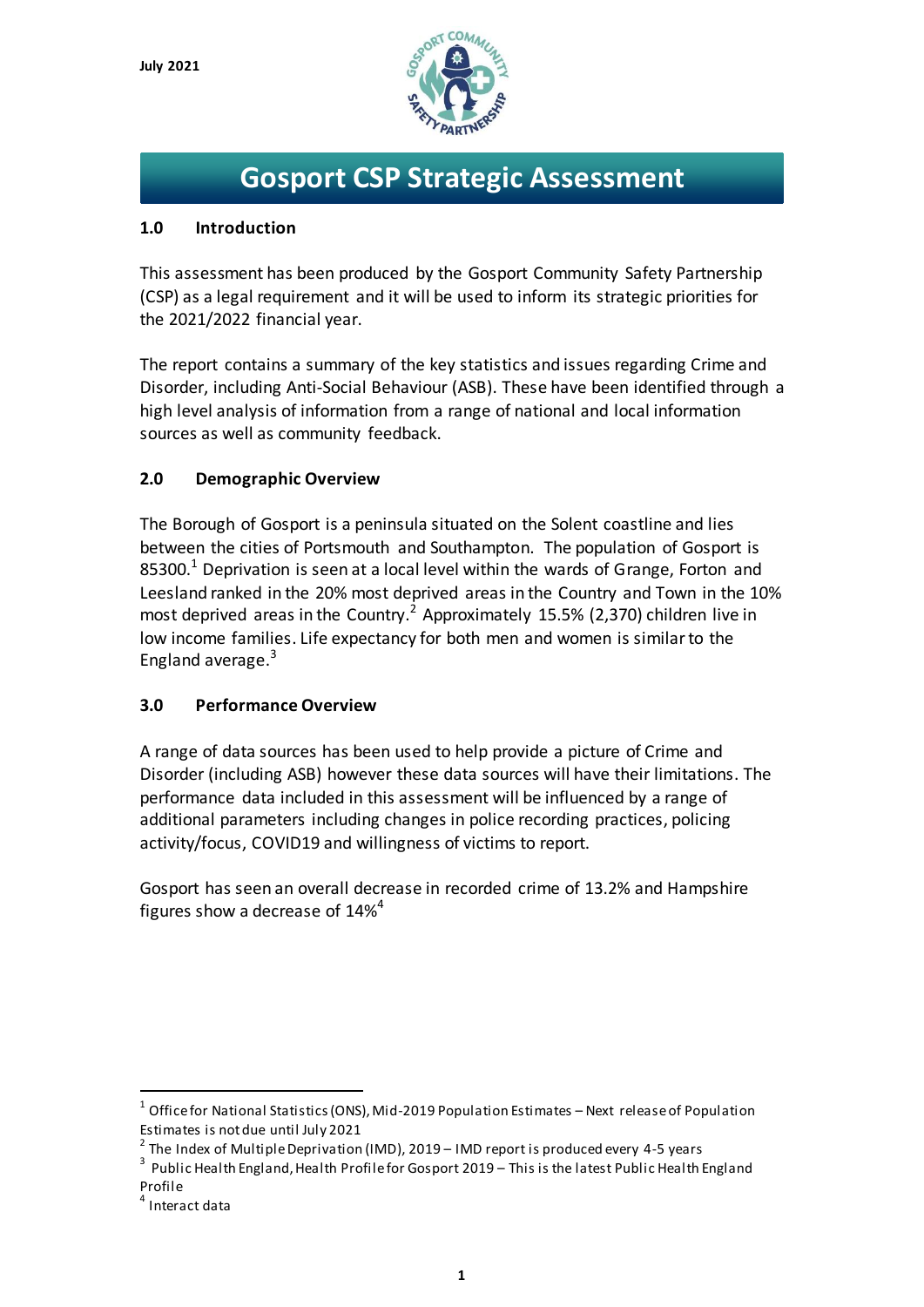#### **July 2021**

### **4.0 Gosport's Crime Statistics**

|                                         | <b>GOSPORT</b> |           |                   |                                    |
|-----------------------------------------|----------------|-----------|-------------------|------------------------------------|
| <b>12-month Period</b>                  | 2019/2020      | 2020/2021 | <b>Difference</b> | $\frac{9}{6}$<br><b>Difference</b> |
| 1a Homicide                             | 3              | 0         | -3                | $-100%$                            |
| 1b Violence with Injury                 | 910            | 739       | $-171$            | $-18.7%$                           |
| 1c Violence without Injury              | 1765           | 1681      | $-84$             | $-4.7%$                            |
| 2a Rape                                 | 86             | 83        | $-3$              | $-3.4%$                            |
| <b>2b Other Sexual Offences</b>         | 132            | 145       | 13                | 9.8%                               |
| 3a Robbery of Business Property         | 5              | 6         | 1                 | 20%                                |
| <b>3b Robbery of Personal Property</b>  | 41             | 39        | $-2$              | $-4.8%$                            |
| <b>4a1 Burglary Residential</b>         | 224            | 186       | $-38$             | $-16.9%$                           |
| 4a2 Burglary Business and Community     | 121            | 47        | $-74$             | $-61.1%$                           |
| <b>4b Vehicle Offences</b>              | 416            | 307       | $-109$            | $-26.2%$                           |
| <b>4c Theft from the Person</b>         | 38             | 20        | $-18$             | $-47.3%$                           |
| <b>4d Bicycle Theft</b>                 | 211            | 101       | $-110$            | $-52.1%$                           |
| <b>4e Shoplifting</b>                   | 583            | 272       | $-311$            | $-53.3%$                           |
| <b>4f All Other Theft Offences</b>      | 528            | 371       | $-157$            | $-29.7%$                           |
| <b>5a Criminal Damage</b>               | 687            | 652       | $-35$             | $-5%$                              |
| 5b Arson                                | 41             | 19        | $-22$             | $-53.6%$                           |
| 6a Trafficking of Drugs                 | 37             | 55        | 18                | 48.6%                              |
| <b>6b Possession of Drugs</b>           | 117            | 210       | 93                | 79.4%                              |
| <b>7 Possession of Weapons Offences</b> | 71             | 79        | 8                 | 11.2%                              |
| <b>8 Public Order Offences</b>          | 622            | 715       | 93                | 14.9%                              |
| 9 Miscellaneous Crimes Against Society  | 116            | 130       | 14                | 12%                                |
| <b>Total</b>                            | 6754           | 5857      | $-897$            | $-13.2%$                           |
| <b>ASB</b>                              | 1893           | 1968      | 75                | 3.9%                               |

## **4.1 Violence against the person**

1a Homicide – the 2020/2021 statistics showed a 100% decrease from 2019/2020.

1b Violence with Injury - the 2020/2021 statistics showed a 18.7% decrease from 2019/2020.

1c Violence without injury - the 2020/2021 statistics showed a 4.7% decrease from 2019/2020.

Due to the low figures data trend analysis is not appropriate for the homicide data. Violence offences show a reduced overall trend.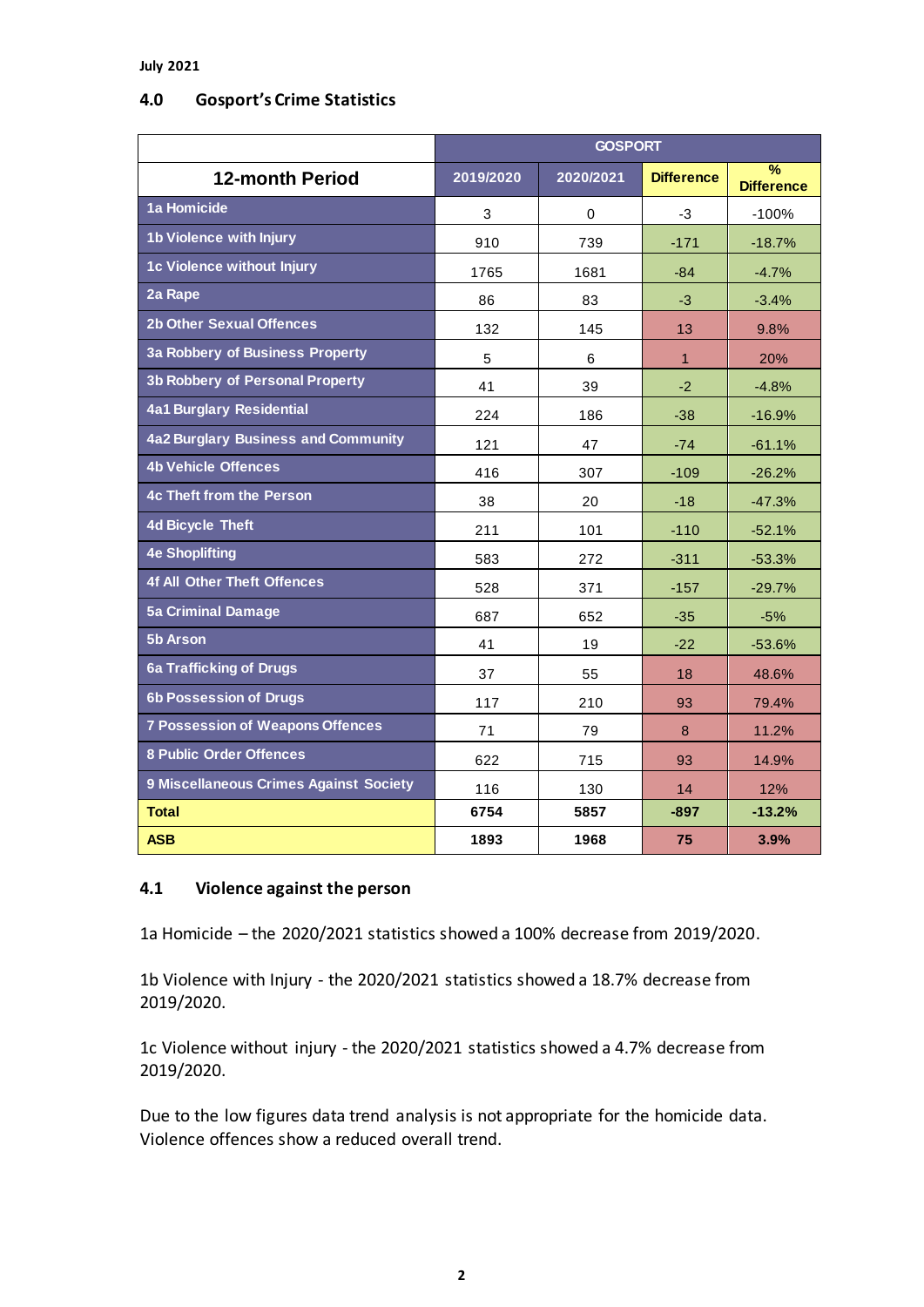### **4.2 Sexual offences**

2a Rape - the 2020/2021 statistics showed a 3.4% decrease from 2019/2020.

2b Other Sexual Offences - the 2020/2021 statistics showed a 9.8% increase from 2019/2020.

Rape shows a decrease however other sexual offences show an increase.

# **4.3 Robbery and burglary**

3a Robbery of a business property - the 2020/2021 statistics showed an increase of 20% from 2019/2020. Figures are low so single occurrences significantly impact the statistics.

3b Robbery of a personal property - the 2020/2021 statistics showed a 4.8% decrease from 2019/2020.

4a1 Burglary Residential - the 2020/2021 statistics showed a 16.9% decrease from 2019/2020.

4a2 Burglary business and community - the 2020/2021 statistics showed a 61.1% decrease from 2019/2020.

Due to the low figures trend analysis is not appropriate for robbery of business property. Robbery of personal property, burglary residential data and burglary business and community all show a decrease.

# **4.4 Theft**

4b Vehicle Offences - the 2020/2021 statistics showed a 26.2% decrease from 2019/2020.

4c Theft from the person - the 2020/2021 statistics showed a 47.3% decrease from 2019/2020.

4d Bicycle theft - the 2020/2021 statistics showed a 52.1% decrease from 2019/2020.

4e Shoplifting - the 2020/2021 statistics showed a 53.3% decrease from 2019/2020.

4f All other theft offences - the 2020/2021 statistics showed a 29.7% decrease from 2019/2020.

All theft offences show a reduced overall trend.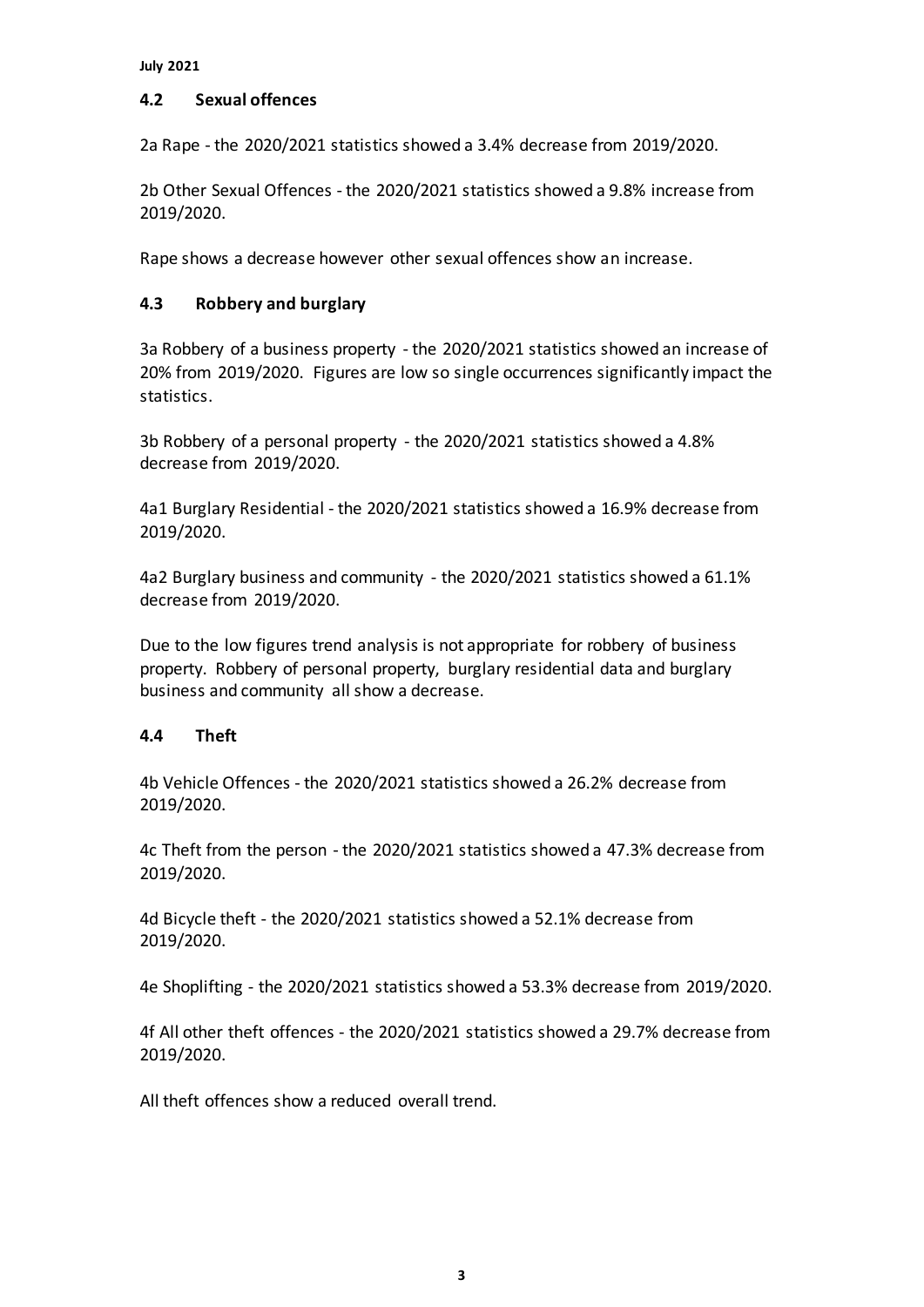# **4.5 Criminal Damage including Arson**

5a Criminal Damage - the 2020/2021 statistics showed a 5% decrease from 2019/2020.

5b Arson - the 2020/2021 statistics showed a 53.6% decrease from 2019/2020.

Criminal Damage and Arson data both show a decrease.

# **4.6 Drugs offences**

6a Trafficking of Drugs - the 2020/2021 statistics showed a 48.6% increase from 2019/2020.

6b Possession of Drugs - the 2020/2021 statistics showed a 79.4% increase from 2019/2020.

All drug offences show an increased overall trend<sup>5</sup>.

## **4.7 Weapons**

7 Possession of weapons offences - the 2020/2021 statistics showed a 11.2% increase from 2019/2020.

Due to the low figures data trend analysis is not appropriate for Possession of Weapons offences.

### **4.8 Public Order**

8 Public Order Offence - the 2020/2021 statistics showed a 14.9% increase from 2019/2020.

# **4.9 Miscellaneous crimes**

9 Miscellaneous crimes against society - the 2020/2021 statistics showed a 12% increase from 2019/2020.

### **4.10 Hate Crime**

 $\overline{a}$ 

Gosport's data for 2020/2021 is 111 offences and the statistics showed a 27.5% increase from 2019/2020.<sup>6</sup> Hate Crime England and Wales year ending 2020 shows a national increase of 7.83% for such offences.

<sup>&</sup>lt;sup>5</sup> Drug offences are typically based on successful Police interventions not reported occurrences

<sup>6</sup> Interact Hate Crime records – Gosport district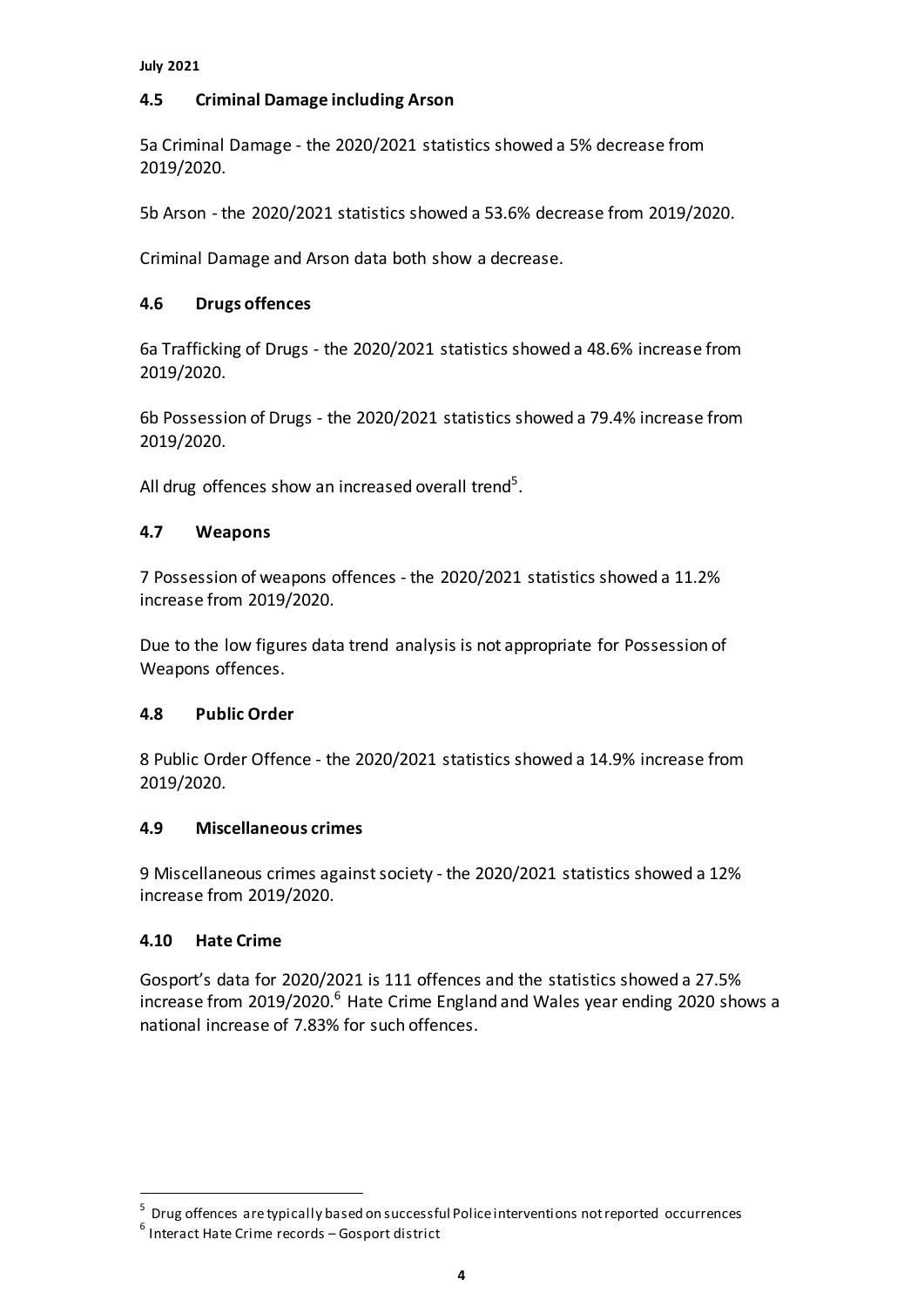# **5.0 Anti-Social Behaviour (ASB)**

Gosport's data for 2020/2021 statistics showed an increase of 3.9% from 2019/2020 and Hampshire figures show a 0.83% decrease from  $2019/2020^7$ . ASB can be categorised into three main types and Gosport's ratio of each type is comparable with national ratios:

 **Personal** - incidents that the caller, call-handler or anyone else perceives as either deliberately targeted at an individual or group or having an impact on an individual or group rather than the community at large. It includes incidents that cause concern, stress, disquiet and/or irritation through to incidents which have a serious adverse impact on people's quality of life. At one extreme of the spectrum it includes minor annoyance; at the other end it could result in risk of harm, deterioration of health and disruption of mental or emotional well-being, resulting in an inability to carry out normal day to day activities through fear and intimidation.

Gosport's data for 2020/2021 was 387 offences showing a decrease of 4.9% from 2019/2020.

 **Community** - captures those incidents where an act, condition, thing or person causes trouble, annoyance, inconvenience, offence or suffering to the local community in general rather than to individual victims. It includes incidents where behaviour goes beyond the conventional bounds of acceptability and interferes with public interests including health, safety and quality of life. Just as individuals will have differing expectations and levels of tolerance so will communities have different ideas about what goes beyond tolerable or acceptable behaviour.

Gosport's data for 2020/2021 was 1485 offences showing an increase of 5.5% from 2019/2020.

 **Environmental** - deals with the interface between people and places. It includes incidents where individuals and groups have an impact on their surroundings including natural, built and social environments. This category is about encouraging reasonable behaviour whilst managing and protecting the various environments so that people can enjoy their own private spaces as well as shared or public spaces.

Gosport's data for 2020/2021 was 96 offences showing an increase of 21.5% from 2019/2020.

# **6.0 Domestic Violence**

In 2020/2021 there were 1129 recorded offences in Gosport which show an increase of 1.3% from 2019/2020 (1114 offences). Hampshire-wide there was an increase of 4.6% (24,954 offences recorded in 2020/2021 compared to 23,849 offences recorded in 2019/2020). 8

 $\overline{a}$ 

<sup>7</sup> Interact Anti-Social Behaviour Records

<sup>8</sup> Interact Domestic Violence records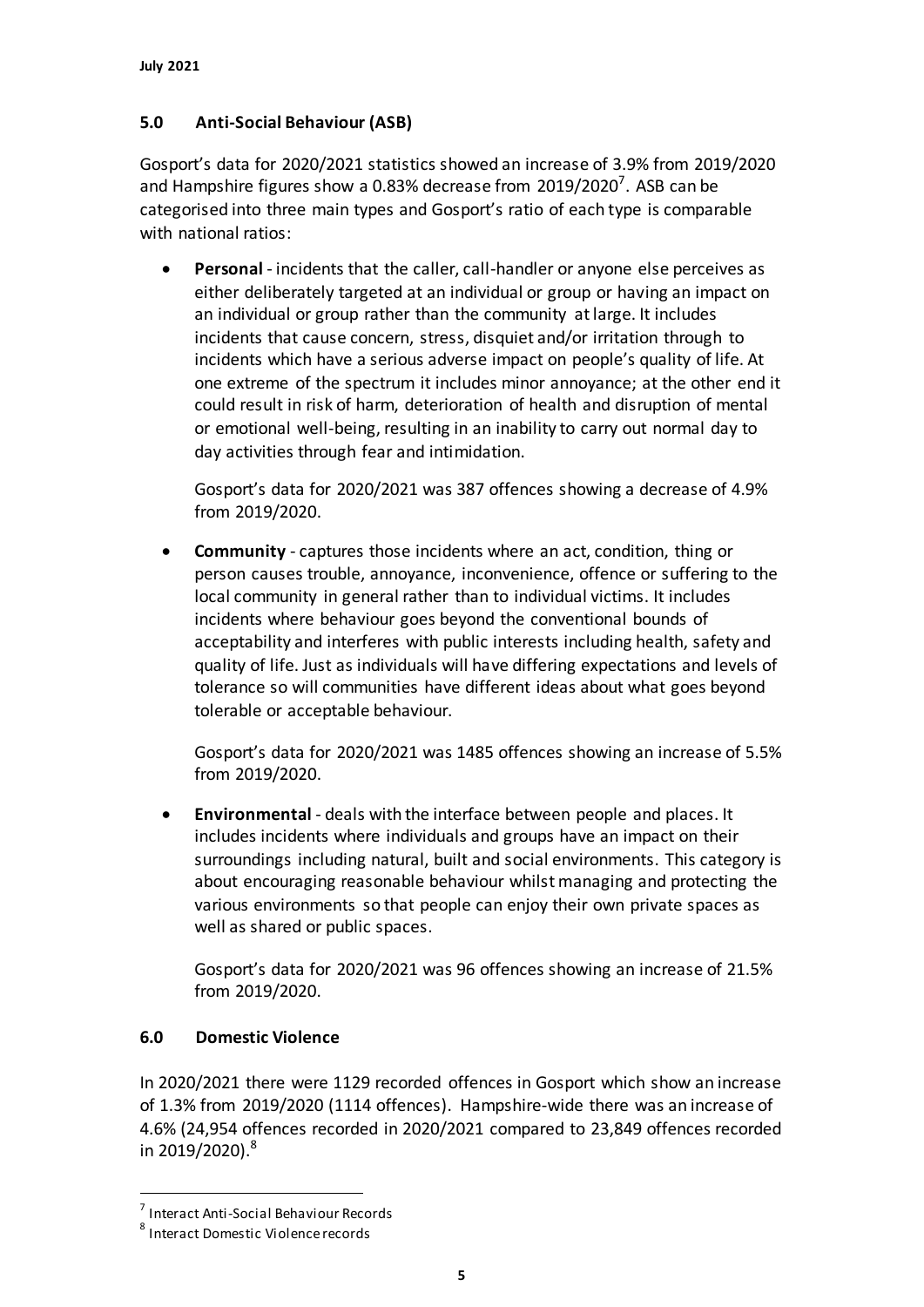In 2020/2021 Stop Domestic Abuse received 45% more adult referrals than in 2019/2020, this is partly due to a change in Hampshire Police's referral process in Autumn 2019 and partly due to an increase during the Covid-19 pandemic.

The Hampshire Police procedure change resulted in 64% more referrals in Gosport (across Hampshire the increase was 58%). The Covid-19 pandemic resulted in 17% more referrals in Gosport (across Hampshire the increase was 15.5%).

There has been an 11% increase in the number of children and young people referred for support in 2020/2021 compared to 2019/2020. $9$ 

# **7.0 Community Engagement**

The Gosport Community Safety Partnership uses as range of engagement activities to link in with its community, to understand local priorities and to promote Community Safety. This includes an annual event, online channels and participation in neighbourhood level activity such as surgeries and community led events.

# **Safer Gosport Community Day**

Due to the Covid19 pandemic, the annual event was cancelled and replaced with a digital offer which highlighted the services of key CSP partners. It featured a video from the Chairperson of the CSP, along with videos from South Central Ambulance Service and Hampshire Fire and Rescue Service. Key information about service provision from a wide range of partners including Hampshire Constabulary, Gosport and Fareham Inshore Rescue, Stop Domestic Abuse and Motiv8 was also promoted via the website and social media.

# **Social Media**

The Partnership has a good social media presence, particularly since the introduction of the dedicated Facebook page for Gosport Police. Covid19 has had a significant impact on the key themes highlighted:

- Covid lockdown breaches and associated concerns
- ASB particularly related to vehicle disturbances
- Concern for homelessness
- Mental health and isolation
- Environmental concerns including lack of street lighting and littering

 $\overline{a}$ 

<sup>&</sup>lt;sup>9</sup> Stop Domestic Abuse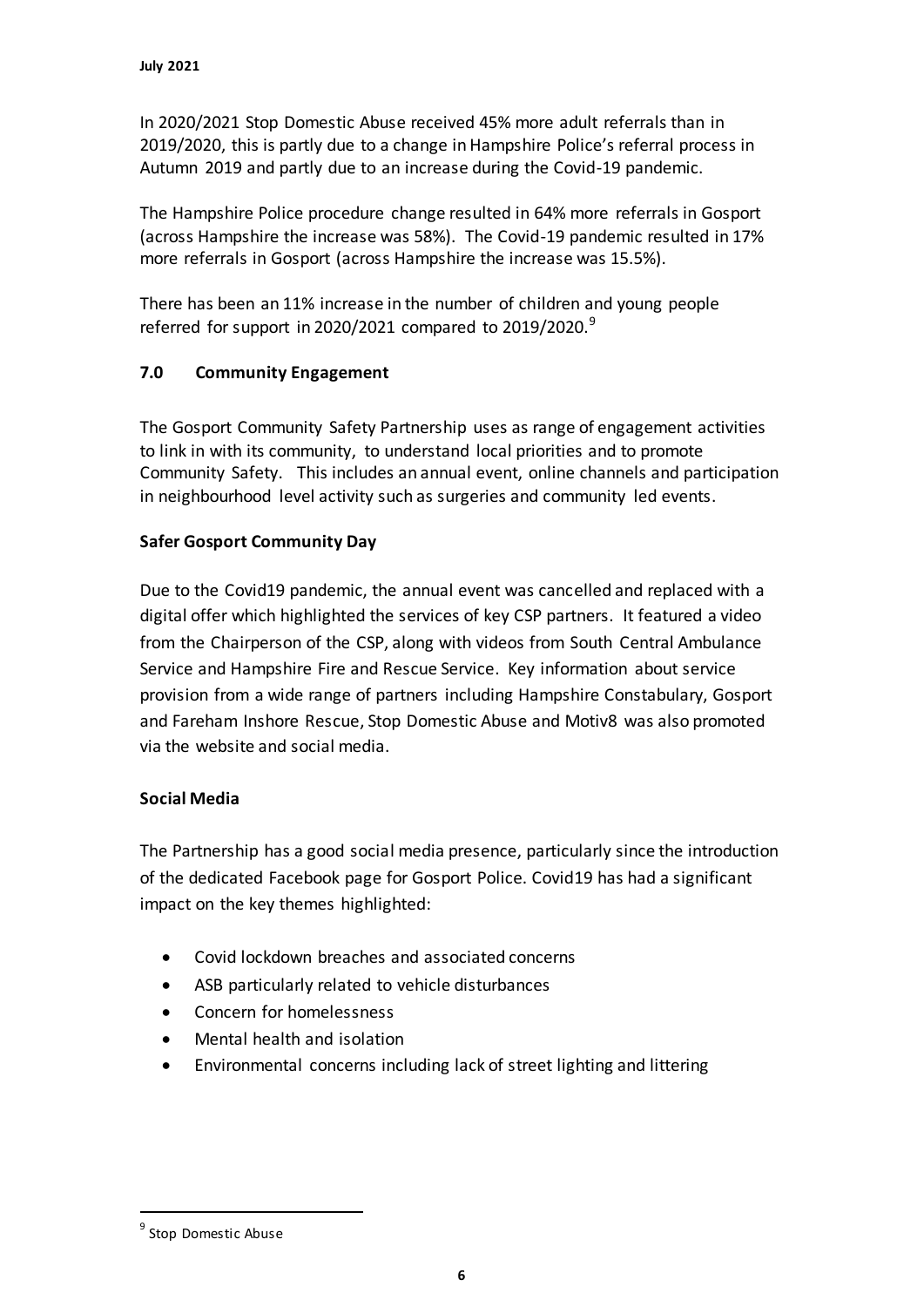#### **July 2021**

### **Customer feedback**

The Council receives a number of telephone calls, emails, letters or visits regarding Community Safety. Key themes are concerns around rough sleeping and begging in the High Street and surrounding areas and ASB at various parks and open spaces during the Covid19 pandemic including the use of fenced off parks and Multi Use Games Areas.

## **101 Reports**

The 101 reporting system informs the Partnership Action Group (PAG) process, including tasking and deployment of resources, these reports show key themes of ASB at various parks and open spaces during the Covid19 pandemic and vehicle nuisance in Borough Waterfront car parks.

## **8.0 Current CSP Priorities**

The CSP has been working towards an agreed action plan developed to deliver on the overarching aim of improving community safety in Gosport. The focus is on three priority areas and progress updates are provided below:

## **Vulnerability**

16 days of action to raise awareness of all types of Domestic Abuse was completed in November, utilising the campaign materials provided by Public Health.

Key campaigns were promoted to raise awareness of different types of exploitation and included Modern Slavery Day, Safer Internet Day, Covid related Scams and Hampshire Safeguarding Adults Board Adult Safeguarding Week.

The Partnership has been working proactively on reducing extremism and radicalisation via the Prevent Board and through awareness raising, specific communications and the promotion of training opportunities.

Promotion of the Hampshire *PREVENT* Partnership Board Website <http://www.hampshirepreventboard.org.uk/> has been undertaken, with links on the CSP website.

### **Anti-Social Behaviour**

The Partnership Action Group continued to meet monthly via a virtual platform to co-ordinate multi-agency support and enforcement to assist with vulnerable individuals, persistent offenders of ASB and problematic locations.

Due to ongoing Covid related restrictions, delivery of mediation services reconfigured to a virtual offer.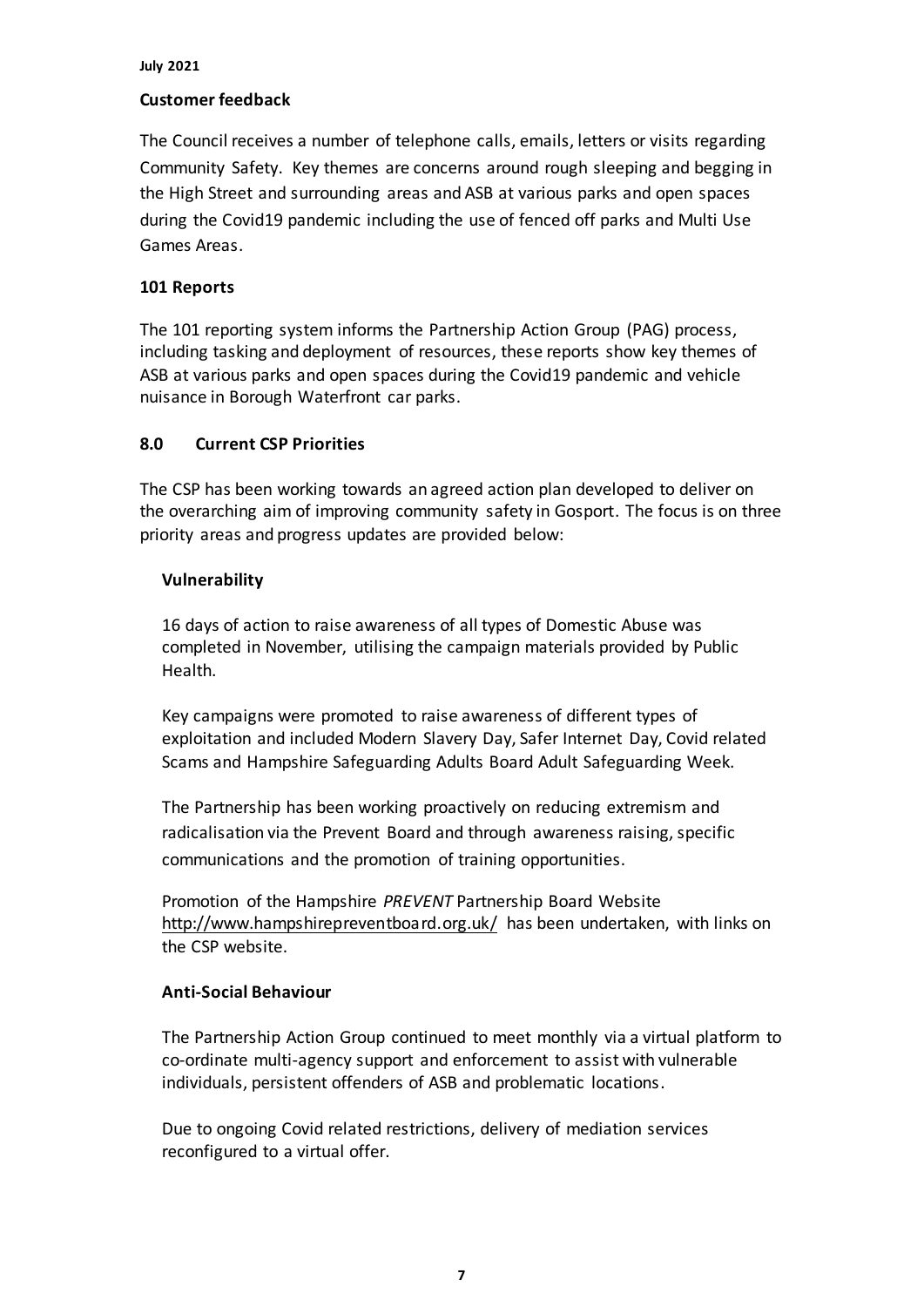The CSP continued to encourage partners to refer young people committing ASB to PAG with a view to identify early interventions (support/enforcement) which could be put in place to prevent an escalation in offending behaviour.

Due to Covid19, Summer Passport was delivered virtually, with activity packs provided and supplemented with live workshops and pre-recorded videos. Motiv8 provided one day of face to face delivery at Toronto place due to lifting of social distancing restrictions at the time. Success of virtual delivery was limited and numbers of young people participating was drastically reduced in comparison to 2019.

The learning review process linked to PAG was reviewed and subsequently, work is being undertaken on behalf of the Local Childrens Partnership and Gosport Strategy Group to develop a School Panel concept to reduce offending by identifying young people transitioning from year 6 into year 7 who may be at risk of exclusion.

Throughout the pandemic, the Homelessness Action Group meetings have been held virtually and co-ordinated with local support services including Inclusion and voluntary sector provision.

Online campaigns such as Alcohol Awareness Week and Dry January were promoted alongside key messages linked to mental health such as Mental Health Awareness Day and Time to Talk Day highlighting the impact of alcohol and other substances. Materials from Public Health and HCC were utilised to ensure consistent messaging and links to local support services such as Solent Mind & Inclusion were promoted.

# **Community Confidence**

The Street Homeless webpage on the Safer Gosport website is regularly updated. Due to the 'everyone in' directive from Government during the first lockdown the majority of street homeless individuals were placed in temporary accommodation.

Due to Covid restrictions, it was not possible to deliver Cycle Safe events. In June 2020 the CSP funded four Bike Doctor sessions at the Motiv8 Bike Recycling store. In total 44 bikes attended and bike locks were sold and cycle coding carried out with remaining kits distributed to the local Police teams for use at neighbourhood level surgeries.

Detached youth work was carried out during the Easter holidays to discuss what young people would like to see during the summer holidays and how Covid has impacted upon them. Motiv8 Youth Voice meets weekly and will be promoted as an engagement opportunity alongside existing school models and the Hampshire Youth Commission.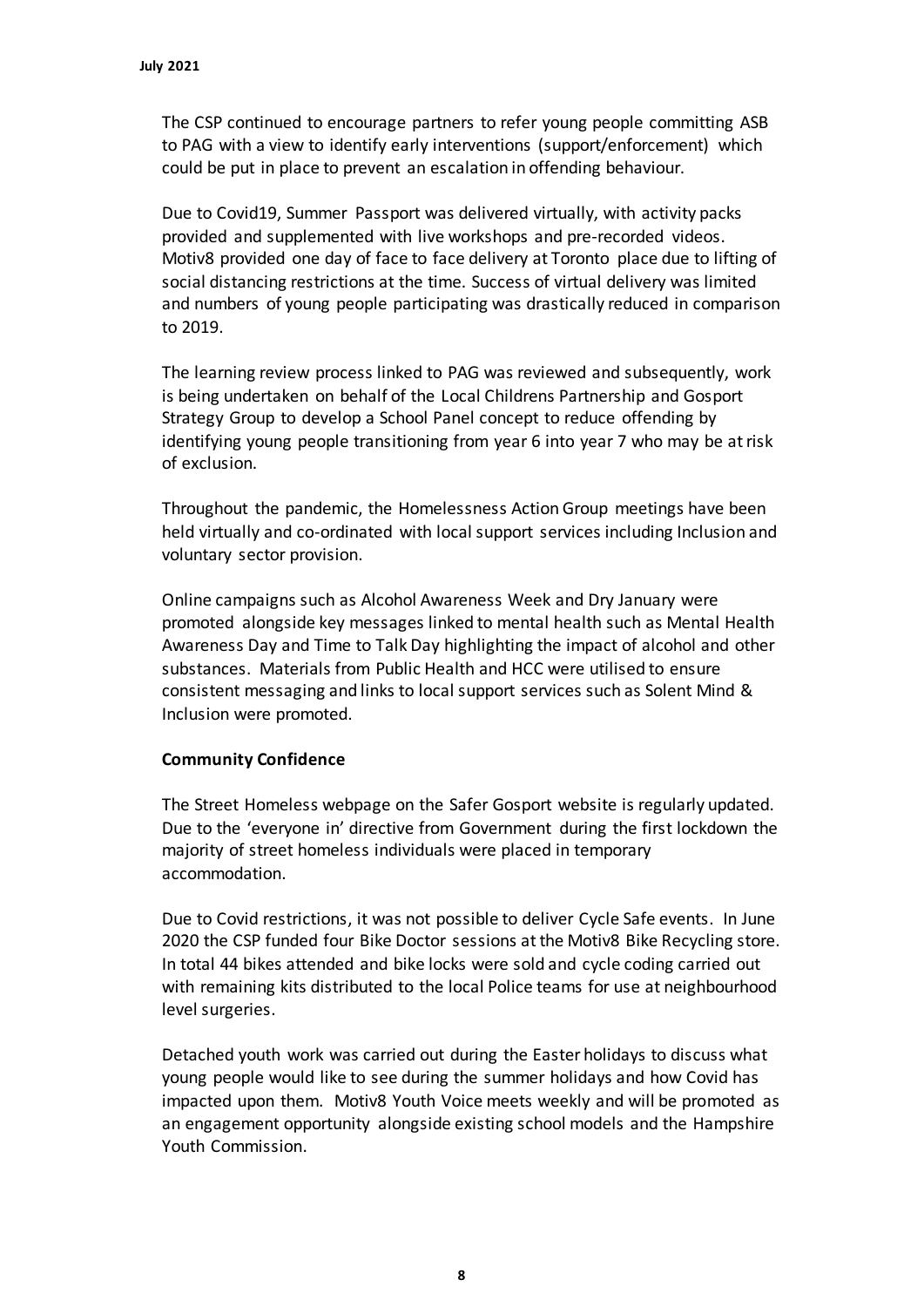Delivery of Safer Gosport Community Day was virtual as outlined above, with a 'Conversations in the Community' concept taking place at Privett Park in August 2020 – this provided the public with an opportunity to speak to a range of CSP representatives and wider partners face to face (social distanced), alongside promotion of key services including cycle coding and support from the Citizens Advice Bureau.

Hampshire Constabulary funded a Participatory Budgeting event 'Great Bridgemary Fund Off' which was successfully delivered via Zoom in March 2021 with £16,000 funding being awarded to 4 local projects with an additional project funded via Abri Housing.

Reporting of crime and ASB has been promoted periodically via social media and news posts on the website and anonymous reporting to Fearless. The 101 reports reflect an increase in online reports from members of the public.

The Covid19 pandemic and subsequent lockdowns saw a surge in digital service provision, advancing the development of some existing services such as virtual meeting platforms and livestreaming on social media. New apps based on trends relating to socialising at home (Houseparty, quizzes) have been developed and the popularity of video based social media including Tiktok & Reels on Instagram has increased. Managing online safety particularly for young people, general digital safety for older generations and scam awareness particularly in relation to Covid vaccinations were some of the themes. Regular messaging and safety campaigns were shared from Public Health England, Hampshire County Council, Hampshire Safeguarding Board and the Hampshire Cyber Watch scheme was also promoted.

There remains limited dedicated research into feelings of safety and the influence of media (including social media), and past Safer Gosport Community Day surveys have indicated feelings of safety are subjective and influenced by a wide variety of factors ranging from environmental (lighting, litter, graffiti) to personal (living alone, age, family/friend network etc) and community (activity provision, neighbour contact, good communication, visibility of services such as police & council). The Covid19 pandemic has had a huge impact on society in a number of ways and it has influenced people's feelings of safety, with more concerns relating Covid specific issues such as wearing of masks, social distancing and vaccination but also in relation to feelings of isolation/metal health. Whilst it is impossible to predict, it is likely Covid19 will continue to influence feelings of safety, particularly during the transition through the Government Road Map.

# **9.0 Future Challenges**

Covid-19 has had a significant impact globally, nationally and locally. It has change lifestyles and has resulted in increased vulnerability in the home, poverty, isolation and health and wellbeing impacts. Service delivery has altered and the pandemic has produced a substantial digital legacy which not only brings benefits but increases vulnerability, provides criminal opportunities, assists with organised crime, increases the perception of crime and ASB issues and provides exploitation risk.